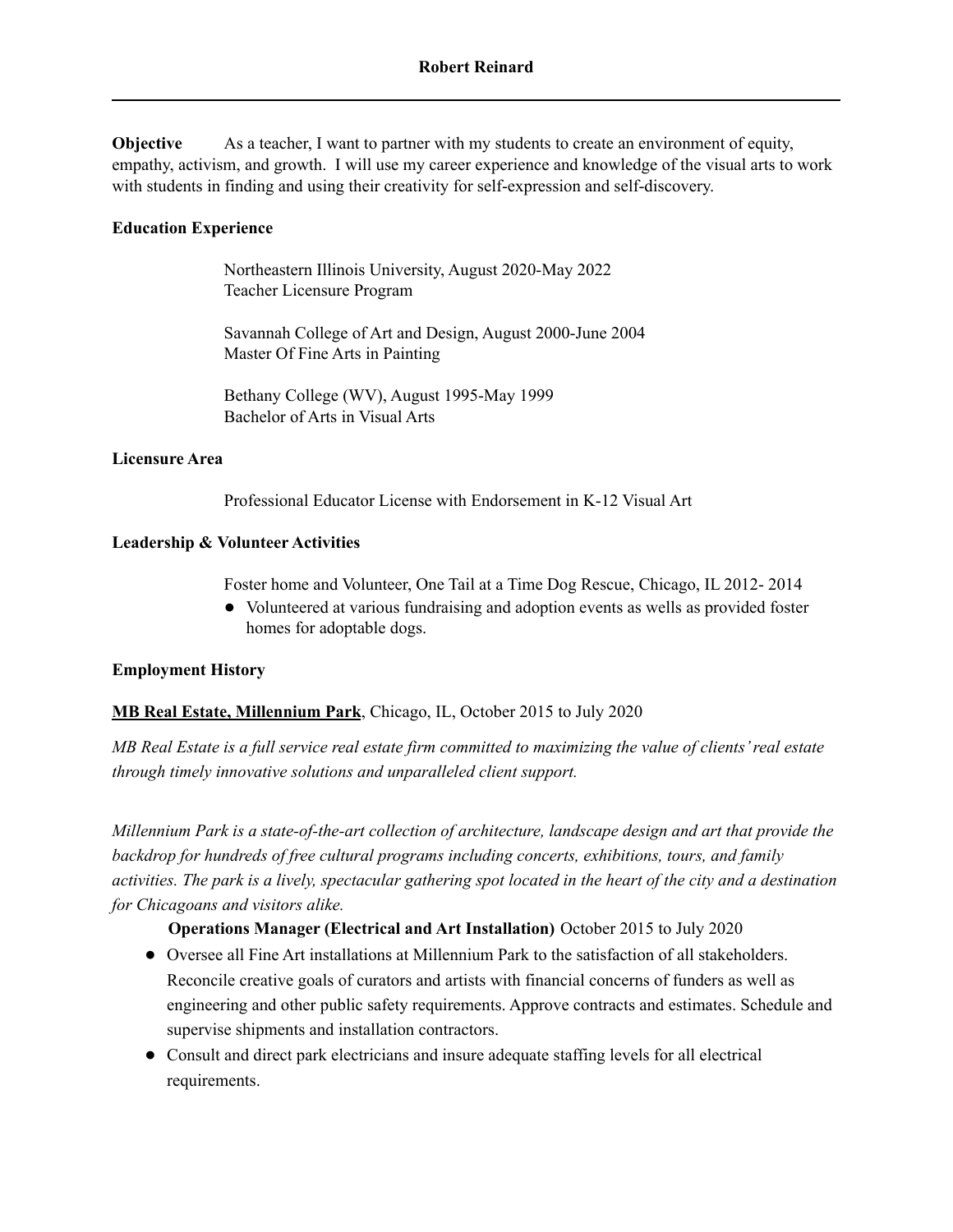- Develop and implement Standard Operating Procedures for training new hires.
- Develop and implement Standard Operating Procedures for interacting with contractors from bid collection to project completion.
- Project lead on retrofitting existing park lighting with more energy efficient and cost effective LED lighting solutions. Partial funds were provided via grant from the Illinois Clean Energy Community Foundation. Work with vendors, donors, and park staff to identify priority areas, fixtures, and secure additional funding. Prepare and send quarterly project reports to the ICECF.
- Advise park leadership on necessary capital projects, the required funding, and project timelines.
- Maintain Electrical supply levels and order replacement inventory as necessary.
- Reconcile electrician timesheets with vendor invoices, maintain annual supply and staffing budgets.
- Manage day to day operations of the park. Consult and direct custodial, security, and engineering staff as necessary to maintain a safe and clean environment for visitors, performers, and clients.

# **Terry Dowd, Inc.**, Chicago, IL June 2011 to October 2015

Terry Dowd, Inc. is a leader in handling fine art, artifacts, and antiques; objects that are high in value, *fragile and irreplaceable. TDI, Inc. is best known among museums for its superior packing services and its innovative adaptation of commercially available materials that meet conservation standards.*

#### **Project Manager (Special Projects)** July 2013 to October 2015

- Own key client interaction while conducting needs assessments to diagnose and deliver customized solutions for intricate art movement and storage challenges, resulting in mutually beneficial outcomes.
- Lead the execution of TDI's initiative to consolidate operations, giving consideration to asset utilization, database integrity and current inventory movement, resulting in a 3-site geographically dispersed footprint relocating into 1 new facility.
- Prepare custom project estimates with design, scope, budget and timeline considerations and negotiate project bids for clients as well as subcontractors and vendors.
- Plan and implement art installation, transportation, and packing projects for new and existing clients with a focus on unique or complex projects requiring specialized labor and equipment, exceptional installation solutions and/or other custom consideration.
- Leverage regulatory expertise and institutional relationships to ensure project solutions appropriately address and overcome spatial, structural, logistical, permitting and related municipal constraints.
- Manage multiple independent and remote projects simultaneously, coordinating staff, field work crews, subcontractors, and external contacts to meet client needs and exceed expectations.
- Train, supervise and mentor incoming Project Coordinators and Project Managers.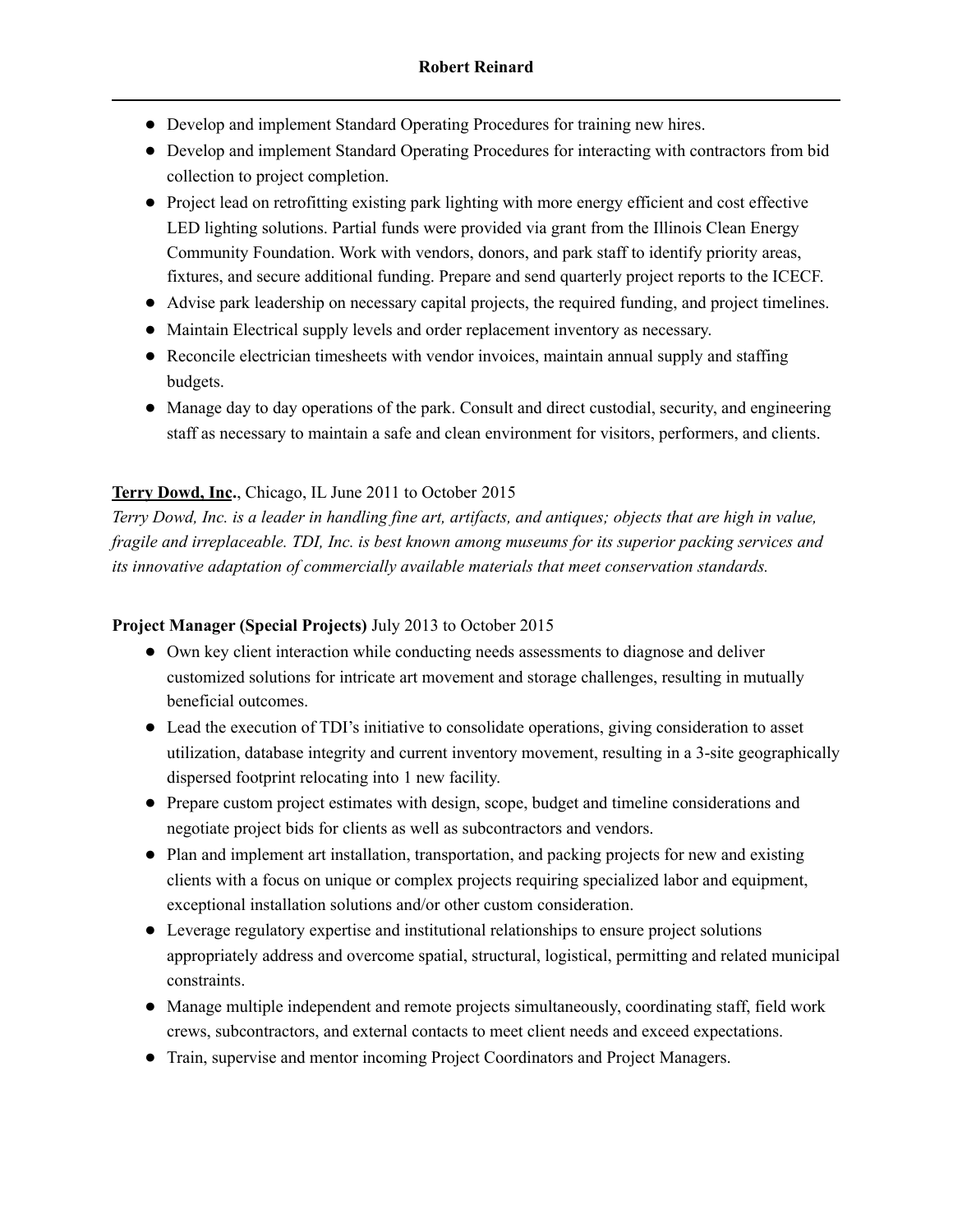● Serve as primary relationship owner and partner to broad range of clients including museums, corporations, and private collectors.

### **Storage Coordinator** June 2012 to July 2013

- Managed three Fine Art storage facilities and inventories with an estimated value over \$1B.
- Advanced operations work flow and honed business infrastructure for improved logistical awareness.
- Directed storage of client inventory, including performance of the annual storage inventory audit to validate digital records aligned with the physical storage.
- Maintained storage climate equipment and controls for quality assurance and proper operations.
- Supervised and assisted in-house staff and field crews as necessary to complete key projects.

# **Art Handler (crew chief)** June 2011 to June 2012

- Managed all packing, transportation and installation of works of art spanning personal residences and private collections to professional institutions and galleries.
- Assessed art and inventory for value, transportation risk and appropriate handling procedures.
- Lead field teams and acted as liaison between client, field crews, and the main office.

# **Self Employed**, Chicago, IL June 2010 to June 2011

# **Art Handler**

- Packed, transported, and installed various works of art in various environments, from private collections to world class museums.
- Assessed project scope and resourcing, hiring subcontractors as necessary for executional excellence.
- Supervised installation teams monitoring customer service and project efficiency.
- Inspected works of art for signs of wear, damage, or abuse to provide appropriate handling guidance.

#### **Skills**

**Computer Skills Office Applications**: MS Office Suite, iWork, Adobe Creative Suite **Database**: Filemaker Pro, Microsoft Access, Gallery Systems **Programming:** Python, HTML, Ruby **Platforms**: OSX, Windows, and Linux